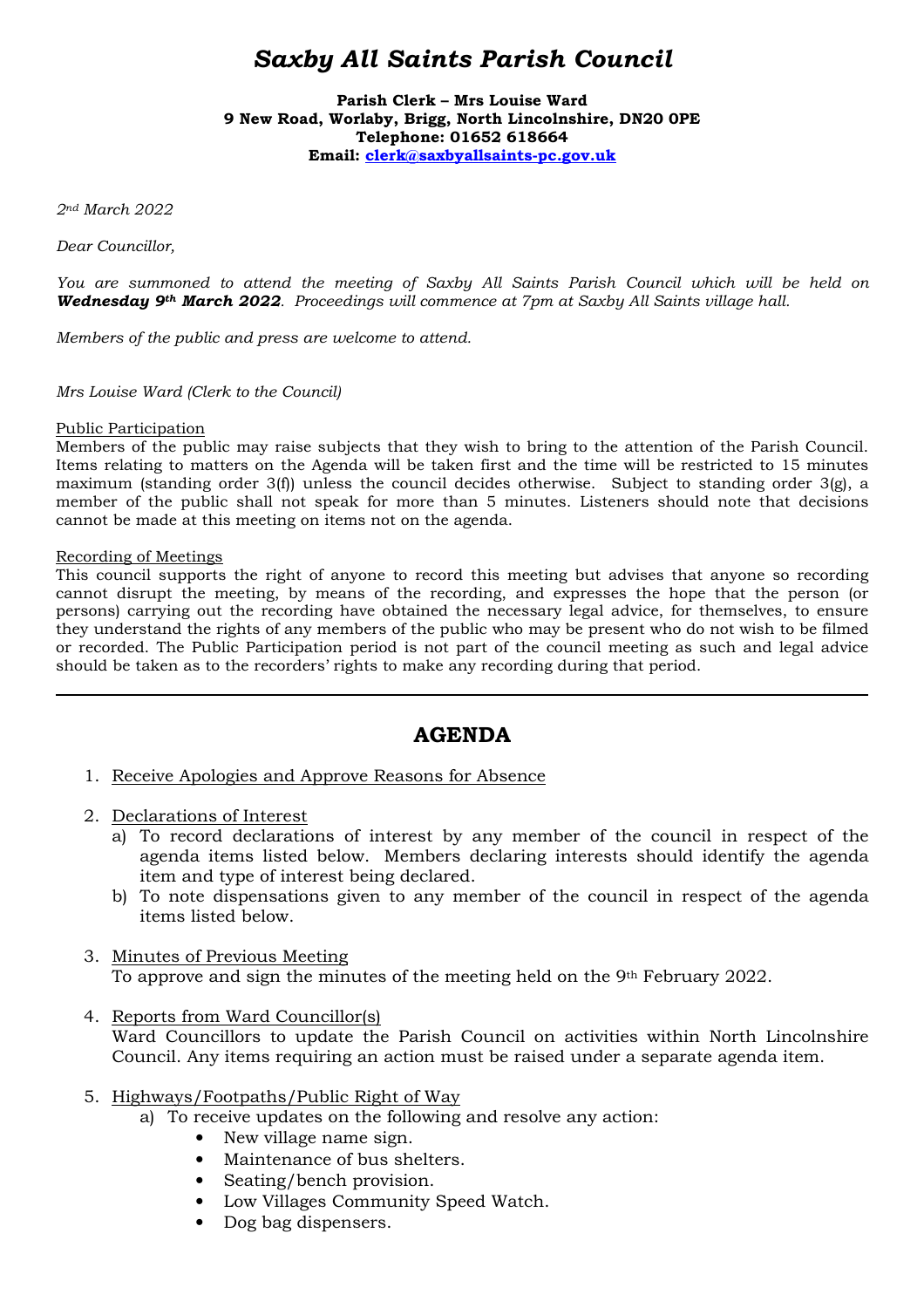# *Saxby All Saints Parish Council*

- Dog fouling.
- Saxby Mill Lane, Danns Hill road surface condition.
- b) To receive notification of other issues and to resolve action required.

### 6. Open Space Management

To discuss and resolve any action regarding:

- a) 2022 grass and PROW cutting contract.
- b) Spring in Bloom 2022.
- c) Best Kept Village 2022.
- 7. Asset Management

To discuss and resolve any action.

- 8. NLC Exploring Opportunities for Devolution To discuss and resolve any action.
- 9. Planning
	- a) To receive any applications made to North Lincolnshire Council and resolve a comment:

| Planning application to vary conditions $2, 5, 7$ and $10$<br>and remove conditions 4, 6, 11 and 12 of $PA/2020/203$                                                                                              |
|-------------------------------------------------------------------------------------------------------------------------------------------------------------------------------------------------------------------|
| to allow for design changes<br>4 Hillside Cottage, Saxby Hill, Saxby All Saints, DN20                                                                                                                             |
| Mr Peter O'Reilly                                                                                                                                                                                                 |
| Planning permission to erect a single storey side                                                                                                                                                                 |
| Carpenters House, Main Street, Saxby All Saints, DN20                                                                                                                                                             |
| Mr & Mrs Rogers                                                                                                                                                                                                   |
| Planning permission to erect pitched roof single storey<br>extension on rear of outbuilding and carry out additional<br>alterations (including the demolition of existing rear cat<br>side roofed rear extension) |
| Carpenters House, Main Street, Saxby All Saints, DN20                                                                                                                                                             |
| Mr & Mrs Rogers                                                                                                                                                                                                   |
| PA/2021/538<br>Planning permission to erect a single-storey side<br>extension, a two-storey rear extension with a porch to<br>the rear, and an extension to the garage                                            |
| The Lilacs, 51 Main Street, Saxby All Saints, DN20 0QF<br>To receive decisions made by North Lincolnshire Council.                                                                                                |
|                                                                                                                                                                                                                   |

- b) To receive decisions made b
- c) To note any planning applications received after the agenda has been posted. To resolve their inclusion on the next agenda and request an extension to the consultation period from North Lincolnshire Council.
- d) Any other planning matters.

#### 10.Police Matters/Neighbourhood Watch/NAT

To discuss and resolve any action.